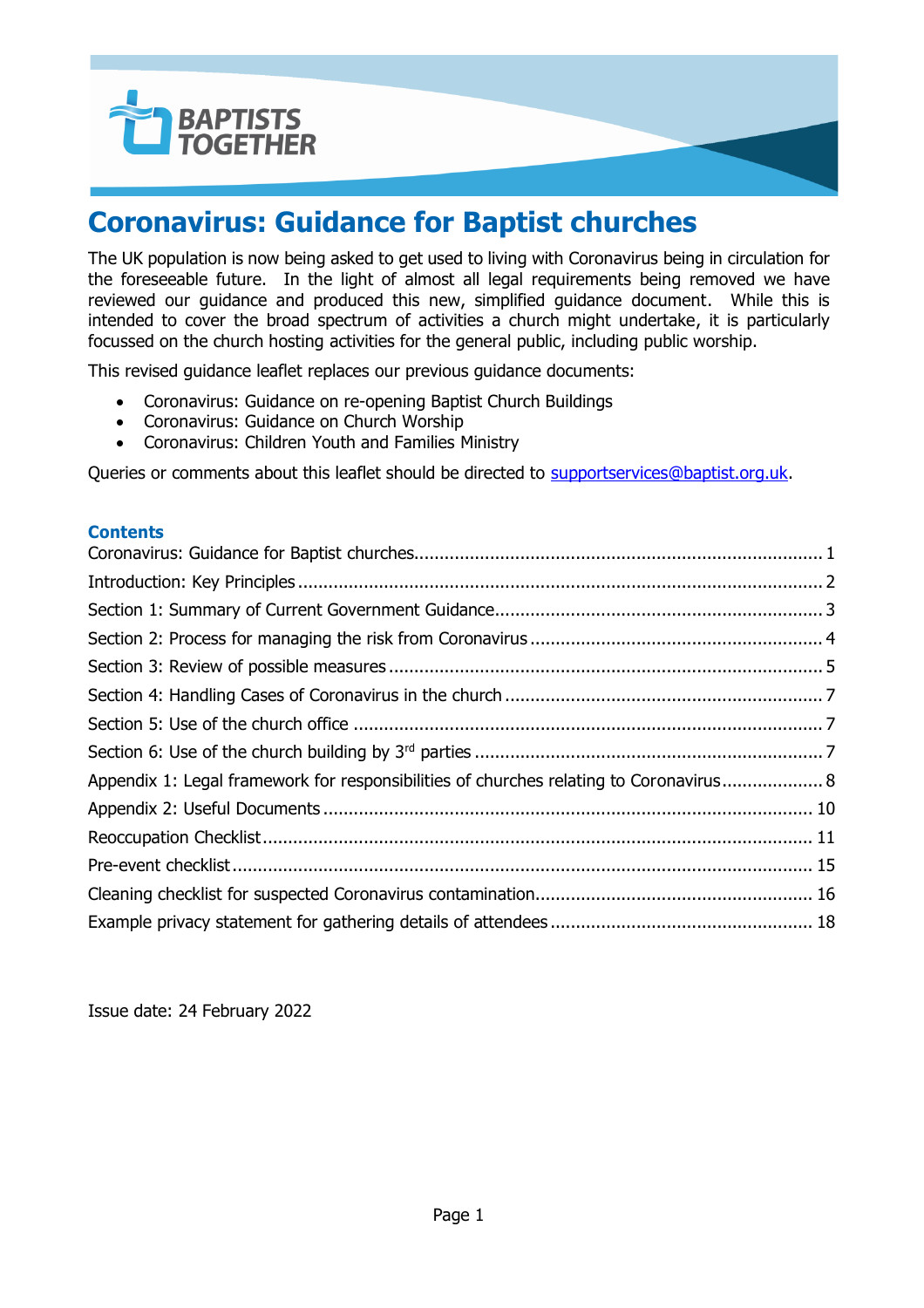# <span id="page-1-0"></span>**Introduction: Key Principles**

The UK government is now asking individuals in England to exercise their own personal judgement in how they manage the risks from Coronavirus to themselves and others while relying on widespread vaccination to mitigate impact of the disease. Although some specific legal restrictions relating to Coronavirus remain in Wales, we anticipate that these will be also removed in the coming weeks and months.

However, churches are still bound by general health and safety legislation, which brings an obligation to manage the risks to those who attend your buildings or events. More detail on the legal obligations on a church are included in Appendix 1. Therefore, even if there are no Coronavirus specific restrictions, churches cannot entirely ignore the Coronavirus risks, but rather need to incorporate them into their ongoing operating practices. You will therefore need to make decisions as to what measures are appropriate to your circumstances.

We encourage you to apply the following principles as they consider their approach:

- **Clarity of Purpose:** The purpose of a local church is to serve God, bear witness to the Gospel and fulfil any specific calling God has placed on you. Everything we do should be underpinned by this purpose and the costs and benefits of any measures relating to Coronavirus should be measured by their impact on our purpose.
- **Inclusive Decision Making:** As Baptists we believe in the process of collective discernment, so it is important that the whole church fellowship can participate in decisions around your church's approach to living with Coronavirus, which in most cases will be through the Church Meeting.
- **Sustainability:** We need an approach that can be maintained for the long-term. You may make some permanent changes to your operating practices to reduce the risk of disease transmission, but these need to be sustainable in terms of practicality, financial cost and the effort involved. Where you implement some temporary measures, you need to think about what would realistically trigger the ending of those measures
- **Proportionality:** Any measures will have some adverse impacts. We encourage you to select those that have the best ratio of benefits to adverse impact. There is no "one-size fits all" set of measures as everything will depend upon your circumstances (e.g., building size vs attendance, congregation demographics, missional priorities)
- **Ongoing Learning and Review:** In these new and evolving circumstances, it is unlikely that you will get everything right first time, so an ongoing process of review, learning and adaptation is essential. This could involve learning from experience, listening to feedback and seeing what works for other churches or similar organisations.

This leaflet is designed to help you think through how to apply these principles to your situation.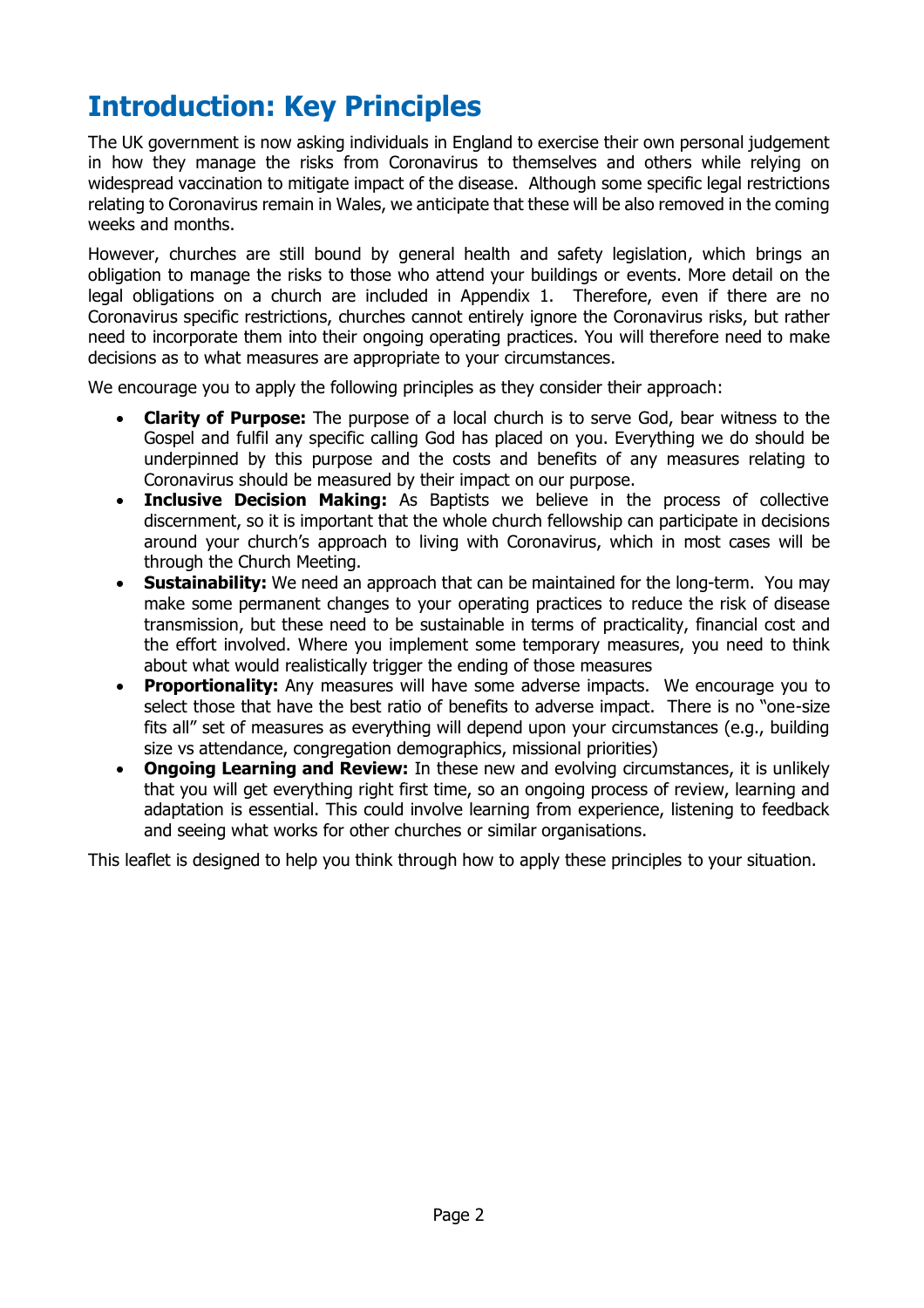### <span id="page-2-0"></span>**Section 1: Summary of Current Government Guidance**

### **England (as of 24 February 2022)**

All legal specific legal requirements in relation to Coronavirus have ended as of 24 February, including any legal requirement to self-isolate if you test positive.

The following links are to the key government guidance and information relevant for churches in England:

- [Coronavirus: how to stay safe and help prevent the spread](https://www.gov.uk/guidance/covid-19-coronavirus-restrictions-what-you-can-and-cannot-do#history)
- [COVID-19 Guidance for the safe use of places of worship](https://www.gov.uk/guidance/covid-19-guidance-for-the-safe-use-of-places-of-worship)
- [Coronavirus \(COVID-19\): Wedding and civil partnership ceremonies, receptions and](https://www.gov.uk/guidance/coronavirus-covid-19-wedding-and-civil-partnership-ceremonies-receptions-and-celebrations)  [celebrations](https://www.gov.uk/guidance/coronavirus-covid-19-wedding-and-civil-partnership-ceremonies-receptions-and-celebrations)
- [Coronavirus \(COVID-19\): guidance for funerals and commemorative events during the](https://www.gov.uk/government/publications/covid-19-guidance-for-managing-a-funeral-during-the-coronavirus-pandemic/covid-19-guidance-for-managing-a-funeral-during-the-coronavirus-pandemic)  [coronavirus pandemic](https://www.gov.uk/government/publications/covid-19-guidance-for-managing-a-funeral-during-the-coronavirus-pandemic/covid-19-guidance-for-managing-a-funeral-during-the-coronavirus-pandemic)
- [Working safely during coronavirus \(COVID-19\)](https://www.gov.uk/guidance/working-safely-during-coronavirus-covid-19/performing-arts)  events and attractions
- [Working safely during coronavirus \(Covid 19\)](https://www.gov.uk/guidance/working-safely-during-coronavirus-covid-19/restaurants-offering-takeaway-or-delivery)  restaurants, pubs, bars, nightclubs and [takeaway services](https://www.gov.uk/guidance/working-safely-during-coronavirus-covid-19/restaurants-offering-takeaway-or-delivery)
- [Face coverings: when to wear one, exemptions, and how to make your own](https://www.gov.uk/government/publications/face-coverings-when-to-wear-one-and-how-to-make-your-own/face-coverings-when-to-wear-one-and-how-to-make-your-own)
- [Protective measures for holiday and after-school clubs, and other out-of-school settings](https://www.gov.uk/government/publications/protective-measures-for-holiday-or-after-school-clubs-and-other-out-of-school-settings-for-children-during-the-coronavirus-covid-19-outbreak/protective-measures-for-out-of-school-settings-during-the-coronavirus-covid-19-outbreak)
- [Actions for early years and childcare providers](https://www.gov.uk/government/publications/coronavirus-covid-19-early-years-and-childcare-closures/actions-for-early-years-and-childcare-providers-during-the-coronavirus-covid-19-outbreak)
- [Guidance for parents and carers of children attending out-of-school settings](https://www.gov.uk/government/publications/guidance-for-parents-and-carers-of-children-attending-out-of-school-settings-during-the-coronavirus-covid-19-outbreak/guidance-for-parents-and-carers-of-children-attending-out-of-school-settings-during-the-coronavirus-covid-19-outbreak)
- [Interactive map of Coronavirus cases](https://coronavirus.data.gov.uk/details/interactive-map/cases)

#### **Wales (As of 24 February 2022)**

Face coverings are a requirement indoors in public spaces including church buildings until 28 February 2022. After this date the face coverings will only be required in retail, public transport and health and care settings, for those not exempt. Self-isolation of positive cases remains a legal requirement in Wales – see [Welsh Government guidance on self-isolation](https://gov.wales/self-isolation)

The following links are to the key government guidance and information relevant for churches in Wales:

- Alert level 0: quidance for the public
- [Alert level 0: frequently asked questions](https://gov.wales/alert-level-0-frequently-asked-questions)
- [Alert level 0: guidance for employers, businesses and organisations](https://gov.wales/alert-level-0-guidance-employers-businesses-and-organisations)
- [Places of worship and funerals: potential reasonable measures action card \(alert level 0\)](https://gov.wales/places-worship-and-funerals-potential-reasonable-measures-action-card-alert-level-0-html)
- [Alert level 0: reasonable measures action cards for businesses and organisations](https://gov.wales/alert-level-0-reasonable-measures-action-cards-businesses-and-organisations)
- [Face coverings: guidance for public](https://gov.wales/face-coverings-guidance-public)
- [Childcare and play: frequently asked questions](https://gov.wales/childcare-and-play-frequently-asked-questions)
- [Guidance for childcare and playwork: coronavirus](https://gov.wales/guidance-childcare-and-playwork-coronavirus-html)
- [Interactive map of Coronavirus cases](https://coronavirus.data.gov.uk/details/interactive-map/cases)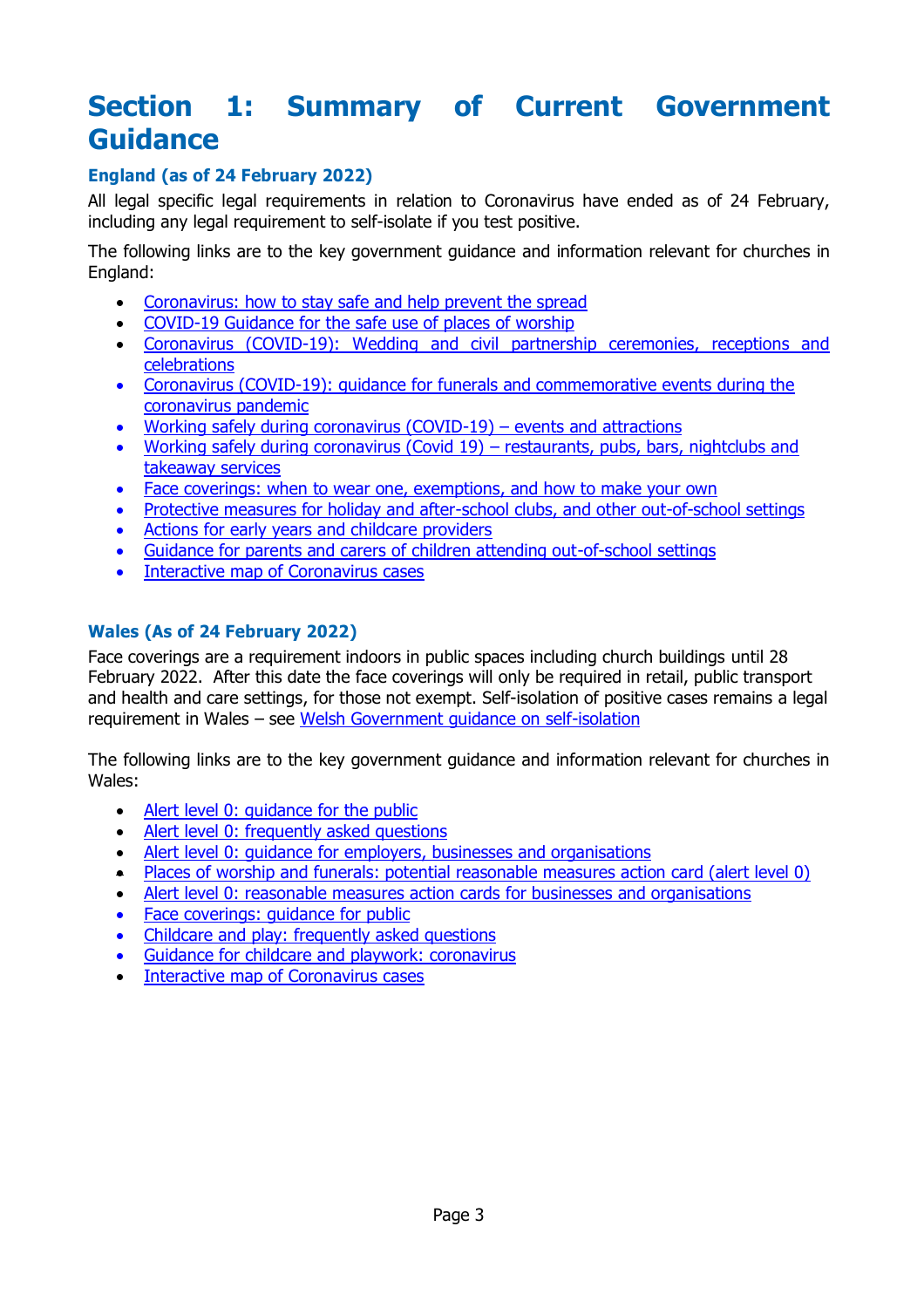### <span id="page-3-0"></span>**Section 2: Process for managing the risk from Coronavirus**

We recommend that you take the following overall steps to manage the risk relating to Coronavirus.

#### **Step 1: Conduct a risk assessment**

You should incorporate the risks relating to Coronavirus into your general risk assessment. The Health & Safety Executive publish quidance [on risk assessment](https://www.hse.gov.uk/PUBNS/indg163.pdf) to help churches to comply with these regulations. In Wales there is also a specific requirement that in formulating the risk assessment there is consultation with those working on the premises (which includes any paid staff or volunteers). We recommend that churches in England do this as well as it represents good practice. [A template for this risk assessment](https://www.baptist.org.uk/coronariskassessment) is provided alongside this guidance.

#### **Step 2: Agree Appropriate Control Measures**

Once completed you have assessed the risks you need to agree what measures should be taken to manage the risk from Coronavirus. You may wish to consult with your church membership to get their input and support, noting that there will likely be a range of views that cannot be fully reconciled. We advise applying the principles in the Introduction section above.

#### **Step 3: Implement your plans**

We strongly recommend that your action plans, policies and procedures are put in writing so that you can demonstrate the action and to help in sharing your plans and ensuring that everyone is aware of what is to be done. Plans must then be communicated in appropriate detail to all who need to know about them, including ministers, leaders, stewards, members, attendees etc. This may include publishing some elements on your website. In particular it should be communicated to all who are leading any church activities.

#### **Step 4: Review**

With the unpredictable nature of the disease, it is important to regularly review the situation. Our suggestion would be that a monthly review would be appropriate at this stage. This will include listening to feedback from your congregation and monitoring the situation locally and nationally. You should consider what might be triggers for removing any measures or adding measures.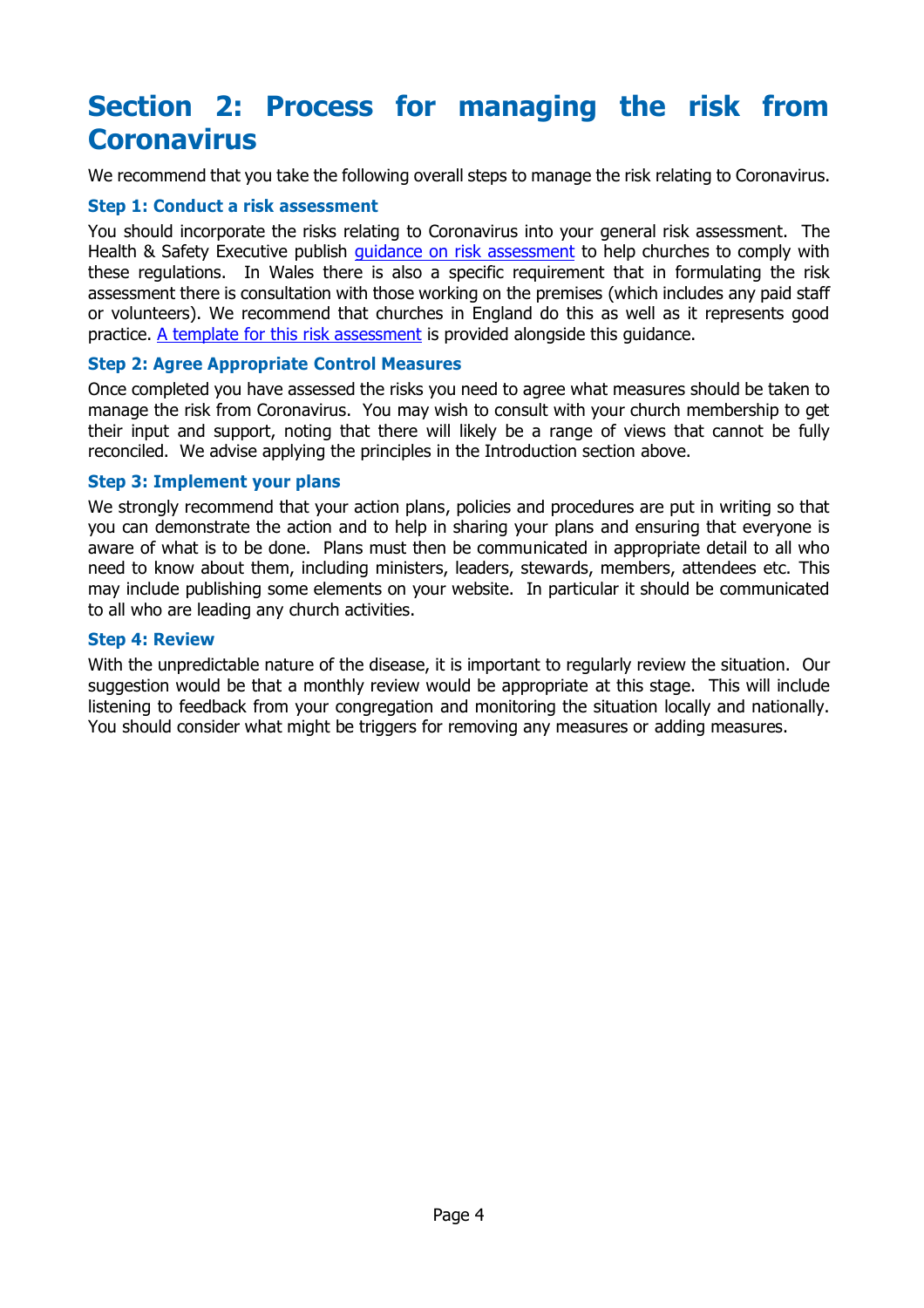# <span id="page-4-0"></span>**Section 3: Review of possible measures**

This section gives a brief review of measures that you might consider taking to manage risks of Coronavirus in your church. The list is not intended to be exhaustive so you may consider additional measures of your own, and some measures listed will not be practical in your circumstances. This list of measures is not intended to be a recommendation or guidance but some suggestions of measures for a church to consider.

| <b>Measure</b>                                         | <b>Benefits</b>                                                                   | Costs / Issues                                                                                                        | <b>Comments</b>                                                                                                                                                                 |
|--------------------------------------------------------|-----------------------------------------------------------------------------------|-----------------------------------------------------------------------------------------------------------------------|---------------------------------------------------------------------------------------------------------------------------------------------------------------------------------|
| Enhanced<br>Ventilation                                | Fresh air disperses virus<br>particles, reducing<br>airborne transmission<br>risk | Harder/more expensive<br>to maintain comfortable<br>temperature<br>Reduced security and<br>privacy                    | The Health and Safety<br>Executive has<br>produced brief<br>guidance on air<br>conditioning and<br>ventilation during the<br>pandemic                                           |
| Enhanced<br>regular<br>cleaning                        | Reduces risk of<br>transmission by<br>surfaces                                    | Additional ongoing staff<br>or volunteer time<br>Additional ongoing<br>cleaning materials costs                       | See Coronavirus<br>quidance on cleaning<br>in non-healthcare<br>settings outside the<br>home. See also<br><b>Historic England</b><br>quidance on cleaning<br>historic surfaces. |
| Enhanced<br>cleaning in<br>response to a<br>known case | Reduces risk of<br>transmission by<br>surfaces                                    | Occasional staff or<br>volunteer time<br>Occasional cleaning<br>materials costs                                       |                                                                                                                                                                                 |
| Enhanced<br>waste<br>disposal<br>practices             | Reduces risk of<br>transmission by<br>contaminated wastes                         | Additional ongoing staff<br>or volunteer time                                                                         | See appendix 2 for a<br>checklist                                                                                                                                               |
| Request /<br>require social<br>distancing              | Reduces transmission<br>by reducing physical<br>proximity                         | Reduces capacity of<br>church building<br>Negative impact on<br>personal relationships                                |                                                                                                                                                                                 |
| Request /<br>require the<br>use of Face<br>Coverings   | Reduces amount of<br>virus exhaled by<br>infected person                          | Negative impact on<br>ability to relate to each<br>other<br>Uncomfortable to wear<br>Some may be put off<br>attending | See UK Government's<br>quidance on face<br>coverings. The Welsh<br>government has<br>published in Face<br>coverings: quidance<br>for public                                     |
| Move<br>activities<br>outdoors                         | Airborne transmission<br>risk reduced outside                                     | May not be practical due<br>to space/weather<br>May disturb neighbours                                                |                                                                                                                                                                                 |
| Provide hand<br>sanitiser                              | Reduces risk of<br>transmission via hands                                         | Cost of sanitiser                                                                                                     |                                                                                                                                                                                 |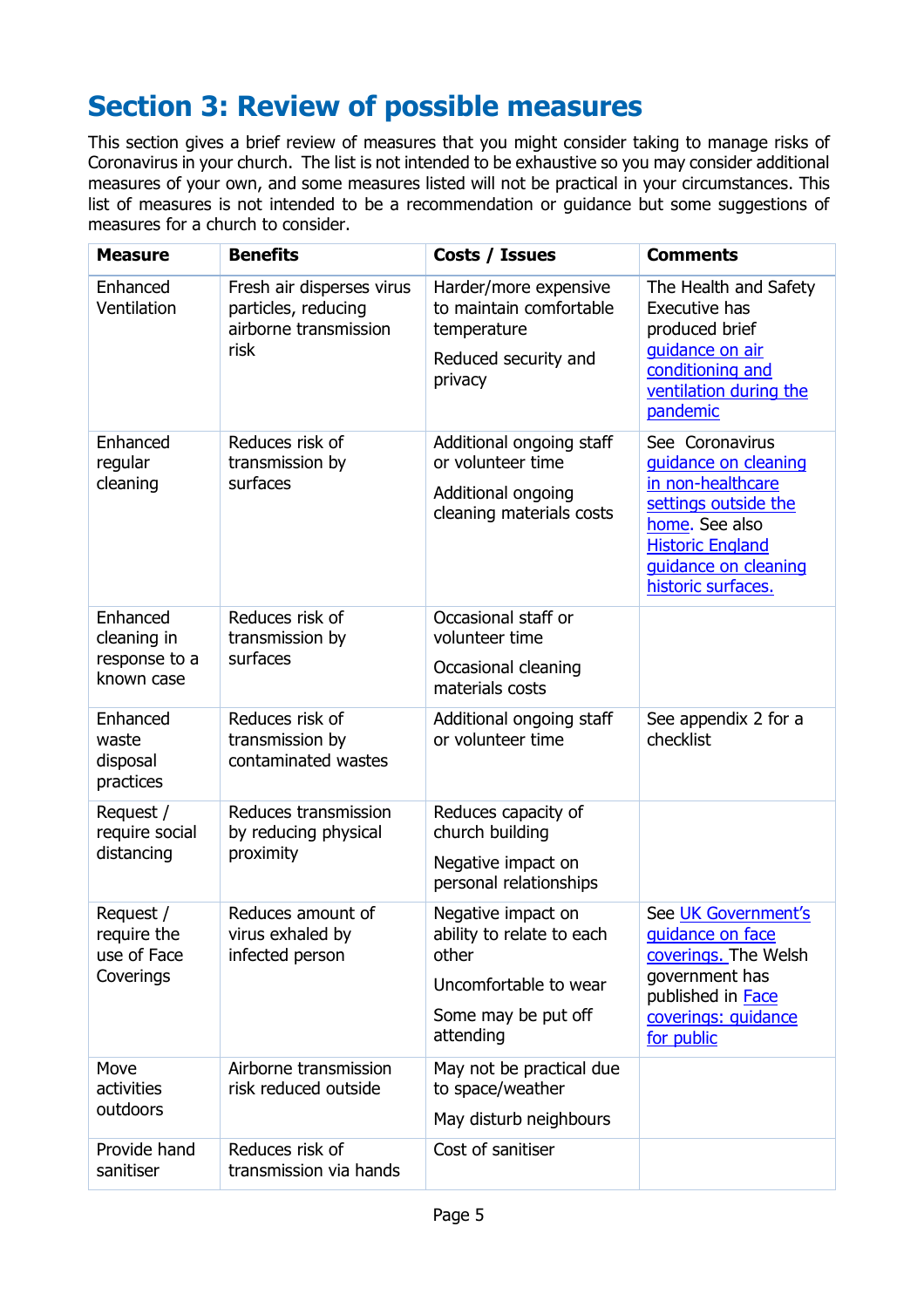| <b>Measure</b>                                                 | <b>Benefits</b>                                                                                                                | Costs / Issues                                                                                                                         | <b>Comments</b>                                                                          |
|----------------------------------------------------------------|--------------------------------------------------------------------------------------------------------------------------------|----------------------------------------------------------------------------------------------------------------------------------------|------------------------------------------------------------------------------------------|
| Request good<br>hygiene<br>practice                            | Reduces risk of<br>transmission via hands                                                                                      | May appear unfriendly /<br>patronising to guests                                                                                       |                                                                                          |
| Reduced<br>building<br>capacity                                | Fewer people will<br>reduce transmission<br>risk and allows for<br>greater distances<br>between people                         | Unable to host all who<br>wish to attend. May<br>need to repeat services<br>or other events.                                           |                                                                                          |
| Set an area<br>for people<br>wishing to<br>social<br>distance  | Offers an option for<br>those who are more<br>cautious                                                                         | Some reduction in<br>overall capacity<br>May cause division in the<br>fellowship                                                       |                                                                                          |
| Symptom<br>checks on<br>entry to<br>church                     | Reduces the probability<br>of an infected person<br>attending.                                                                 | May appear<br>unwelcoming to guests<br>May not be an accurate<br>way of identifying the<br>infected                                    |                                                                                          |
| Request /<br>require lateral<br>flow testing<br>before coming  | Reduces likelihood of<br>infected person<br>entering the building<br>Gives attendees<br>confidence that event is<br>virus free | A possible barrier to<br>people attending<br>Lateral flow tests may<br>have a cost                                                     | Lateral flow tests will<br>no longer be free in<br>England from 1 April<br>2022          |
| Record<br>attendees                                            | Can inform attendees<br>of subsequent positive<br>case                                                                         | Requires volunteer/staff<br>to operate.<br>Data protection issues<br>need to be managed                                                | Please see ICO<br>guidance.<br>See appendix 2 for an<br>example<br>privacy<br>statement. |
| One-way<br>system in the<br>building                           | Can help people not to<br>come into proximity<br>unintentionally                                                               | Requires signage and<br>stewarding resource.<br>Compliance may be<br>limited<br>May impact on<br>accessibility of building             |                                                                                          |
| Provide an<br>online version<br>of a service or<br>other event | Maintains contact with<br>those not wishing to<br>attend                                                                       | Staff / volunteer time to<br>deliver.<br>Equipment / technology<br>/ licensing costs.<br>Privacy issues if<br>streaming a live service | Likely to need a<br>streaming licence from<br><b>CCLI</b>                                |
| <b>Posters</b><br>encouraging<br>good hygiene<br>practice      | Encourages good<br>behaviour                                                                                                   | Posters may be<br>considered unsightly                                                                                                 | Links to useful posters<br>are provided in<br>Appendix 2                                 |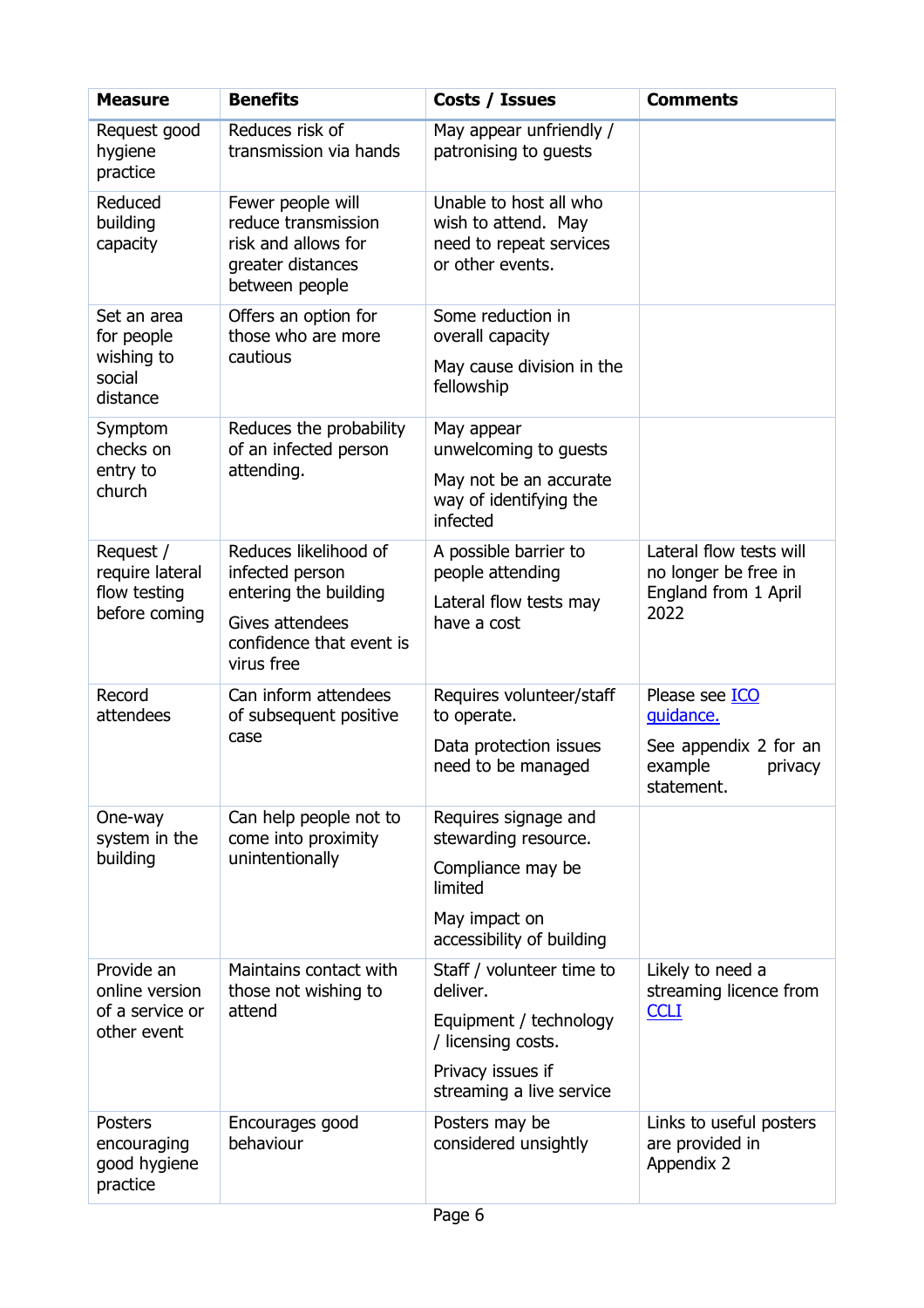### <span id="page-6-0"></span>**Section 4: Handling Cases of Coronavirus in the church**

Should you be informed that someone attending a church building, service or other event has subsequently received a positive test result for Coronavirus, it is good practice to inform anyone who also attended the same church event(s) within the week before their symptoms or positive test. You do not have to share the name of the person who has developed symptoms or received a positive test and certainly must not do so without their explicit consent. It is down to those informed in this way to determine what to do with the information.

The person showing symptoms or who has received a positive test should be asked who they sat near and/or mixed with so that any such close contacts can be informed of this. However, because the person testing positive may not know everyone's name or may not remember, we recommend informing all attendees that there has been a positive case.

If you feel there is a risk the building may still be contaminated with Coronavirus, then you may wish to follow the cleaning checklist provided in Appendix 2.

### <span id="page-6-1"></span>**Section 5: Use of the church office**

If you re-open the church office, this should be considered in line with the government quidance [on use of office premises](https://www.gov.uk/guidance/working-safely-during-coronavirus-covid-19/offices-and-contact-centres) and your general duty to consider the health and safety of your staff and volunteers. You should ensure you conduct a specific risk assessment for the use of the office.

Below are some measures that you might consider taking. The list is not intended to be exhaustive so you may consider additional measures of your own, and some measures listed will not be practical in your circumstances. This list of measures is not intended to be a recommendation or guidance but some suggestions of measures for a church to consider:

- Reviewing layouts and processes to allow people to work further apart from each other.
- Using floor tape or markings to help workers maintain social distancing.
- Arranging for people to work side-by-side or facing away from each other rather than faceto-face or use screens to separate people from each other.
- Managing occupancy levels to ensure social distancing is achievable.
- Avoiding the use of hot desks and spaces, where this is not possible cleaning and sanitising workstations between different occupants, including shared equipment (phones, keyboards, mouse).
- Using remote working tools to avoid in-person meetings.
- Restricting attendance at meetings to those who absolutely need to attend and maintaining social distancing throughout.
- Avoiding transmission during office activities, such as sharing pens, mugs, kettles, cutlery and other objects.

### <span id="page-6-2"></span>**Section 6: Use of the church building by 3rd parties**

Where you allow a non-church group or organisation to use your building, we recommend making clear in writing that it is their responsibility to manage their use of the building, including having their own risk assessment and managing the risks relating to Coronavirus.

Please refer to our Guidance Leaflet PC10 [Hiring of Church Premises](https://www.baptist.org.uk/resources/PC10) for general guidance on  $3<sup>rd</sup>$ party use of church premises, including a template hire agreement.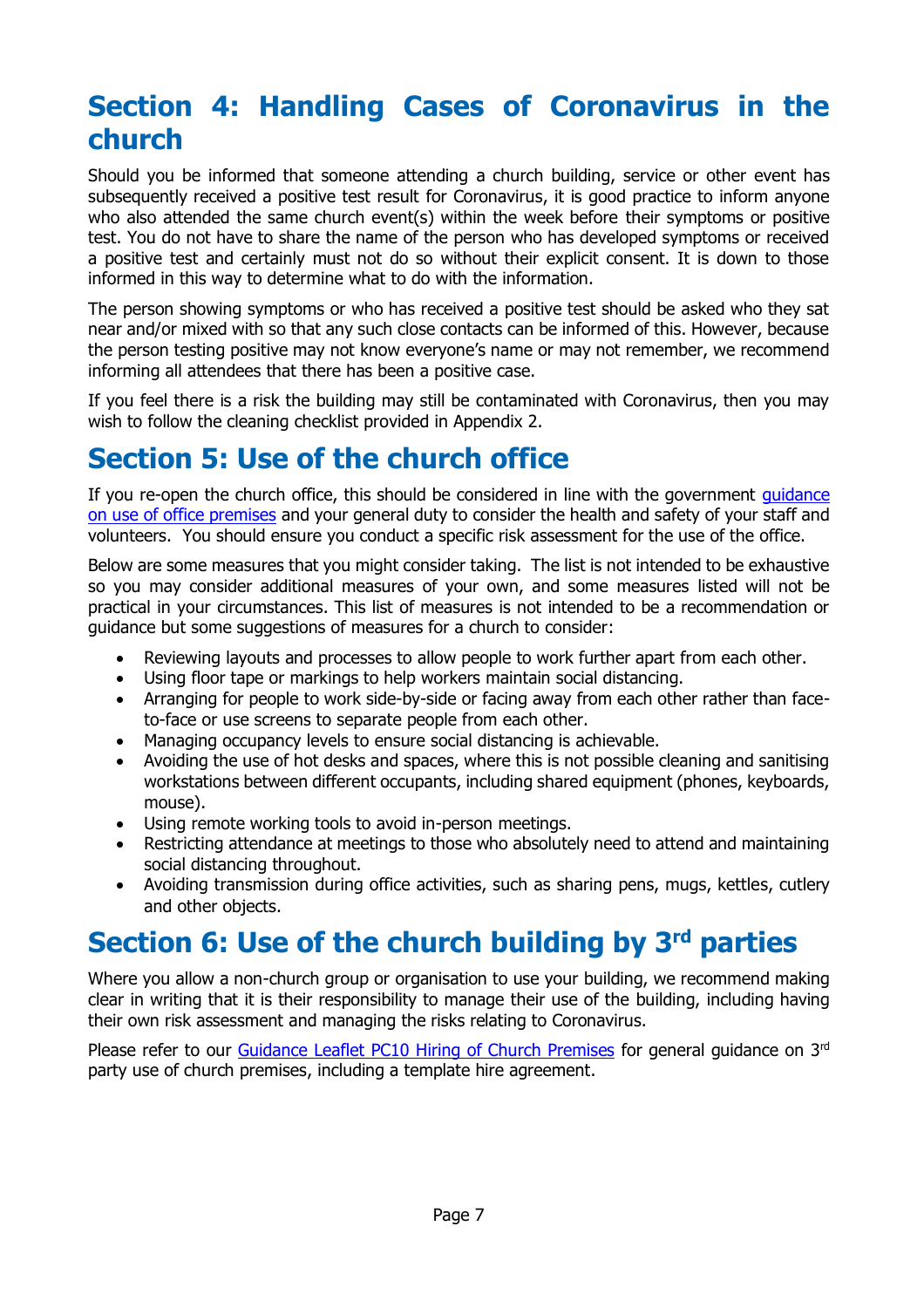# <span id="page-7-0"></span>**Appendix 1: Legal framework for responsibilities of churches relating to Coronavirus**

#### **Legal Duties**

The main piece of health and safety legislation is the Health and Safety at Work Act 1974 ("the Act"). It sets out the general duties which employers have towards employees, appointed ministers, volunteers and members of the public. Please note that although most ministers are office holders rather than employees in employment law, they do fall within the scope of the term 'employee' as defined in the Act. This legislation applies when a church is an 'employer' because it has at least one paid employee. In many churches the only 'employee' (in the context of the Act) will be the Minister. Where a church has no employees, it is still good practice for them to provide volunteers and members of the public with the same level of health and safety protection as they would in an employer/employee relationship.

The Act says that you must do what is 'reasonably practicable' to ensure the health and safety of all who come, or are likely to come, onto church land or premises, even if they are trespassing; it is clearly appropriate to try to do all that we reasonably can to protect the health, safety and wellbeing of other people and would be reckless to do otherwise.

As well as employers, the Act can also apply to any church which has control of premises used as a workplace; this can include, for example, a landlord who retains control of the common parts of a building.

Churches have a legal duty to assess the risks which exist on their premises and to reduce them as far as reasonably practicable. This is the responsibility of the charity trustees. Any risk which cannot be entirely removed should be mitigated until it can be described as a small risk.

During the pandemic there have been additional regulations which govern the purposes for which places of worship are able to open. Whilst these have been revoked for England the Health [Protection \(Coronavirus Restrictions\) \(No. 5\) \(Wales\) Regulations 2020](https://gov.wales/sites/default/files/publications/2022-01/the-health-protection-coronavirus-restrictions-no.-5--wales-regulations-2020-as-amended-1-1-22.pdf) remain in force until 28 March 2022. Our guidance is designed to assist your church in preparing to open for activities that are permitted under the regulations.

More general guidance on health and safety can be found in guideline leaflet L10 Health and Safety [and Fire Precautions](https://www.baptist.org.uk/Articles/368692/Guideline_Leaflet_L10.aspx) and our [L18 Coronavirus Legal Issues](http://www.baptist.org.uk/resources/L18) leaflet contains more information about churches acting as landlords.

#### **Your Liability as a church**

Health and safety law is mostly enforced by the Health and Safety Executive (HSE) or the Local Authority and carries criminal sanctions. If you meet your responsibilities under health and safety law, you will also considerably reduce the risk of being found negligent under civil law. Under civil law, if someone has been harmed, injured or made ill through your negligence, they may be able to bring a claim for damages or compensation against you.

More detailed information about issues of liability can be found in quideline leaflet L16 Legal Liability [of Church Members in a Baptist Church](https://www.baptist.org.uk/Articles/459184/Guideline_Leaflet_L16.aspx)

#### **Insurance for legal liability**

It is impossible to eliminate all risk in a church context and health and safety incidents can be reduced by undertaking comprehensive risk assessments and putting appropriate safeguards in place. However, in most cases, insurance will be available to a church to provide cover in the eventuality of a claim arising against the church.

Churches which are employers must have employers' liability insurance. This will enable you to meet the cost of compensation for your employees' injuries or illness. It is a criminal offence if you do not have it. Some specialist insurers will treat volunteers as employees for the purpose of insurance.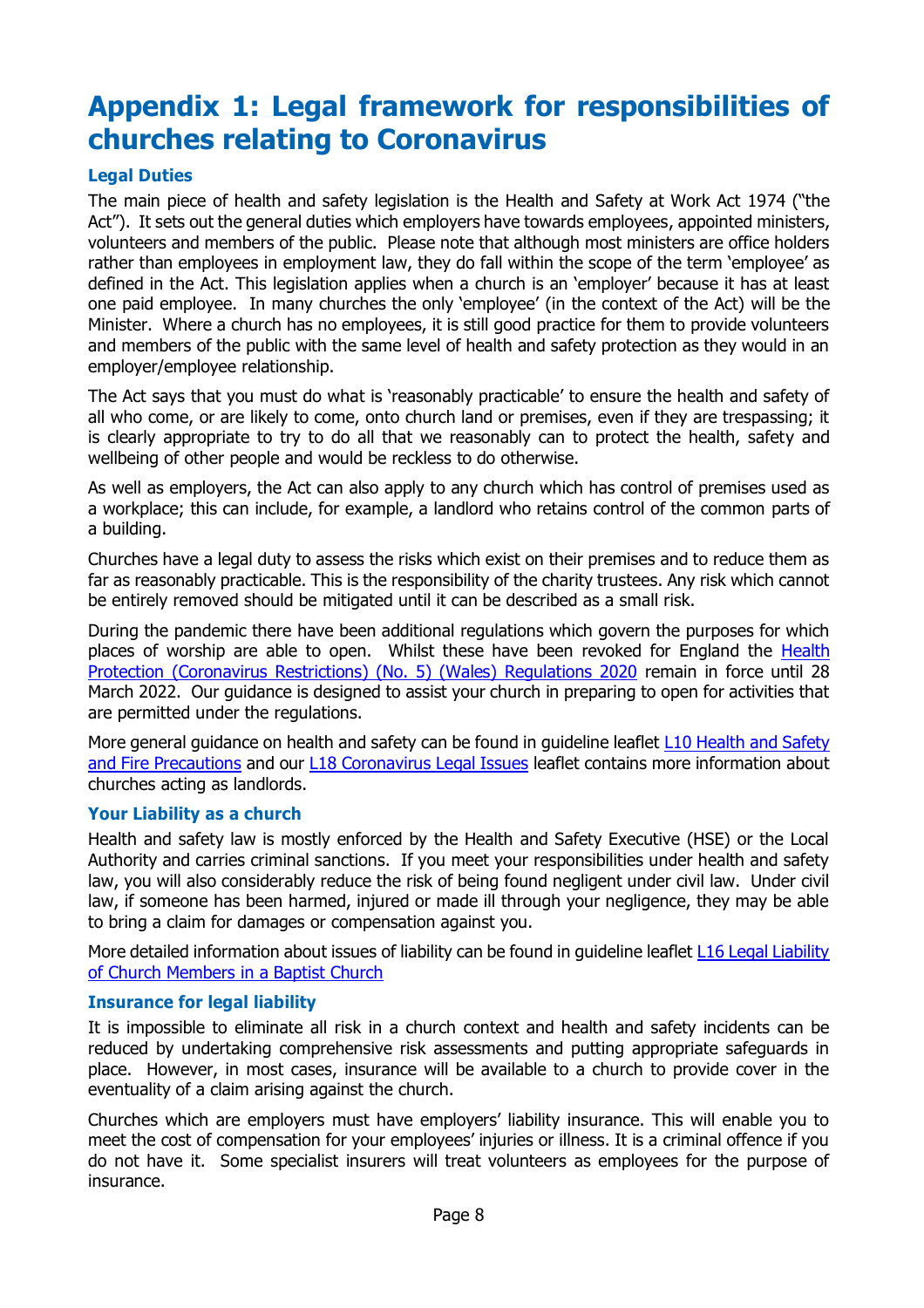It is also very important that churches have adequate public liability insurance, which covers your church if it is held legally liable for injury to a member of the public who is harmed or injured whilst on church premises. Public liability claims may take a number of years to emerge, so it is wise to consider an appropriate level of cover with your insurer and to keep all records of your insurance cover indefinitely. Trustee indemnity insurance is often included as an extension to public liability cover and protects the charity trustees for wrongful acts whilst acting in their capacity as trustees which results in a legal liability to pay damages and costs. This will not cover acts of a reckless, dishonest or criminal nature.

We have had confirmation from Baptist Insurance that they do not anticipate adding special terms to their policies relating to Coronavirus. If you have another insurer, then you should confirm their position with them directly.

(Please note that the types of insurance cover described above are distinct from buildings insurance).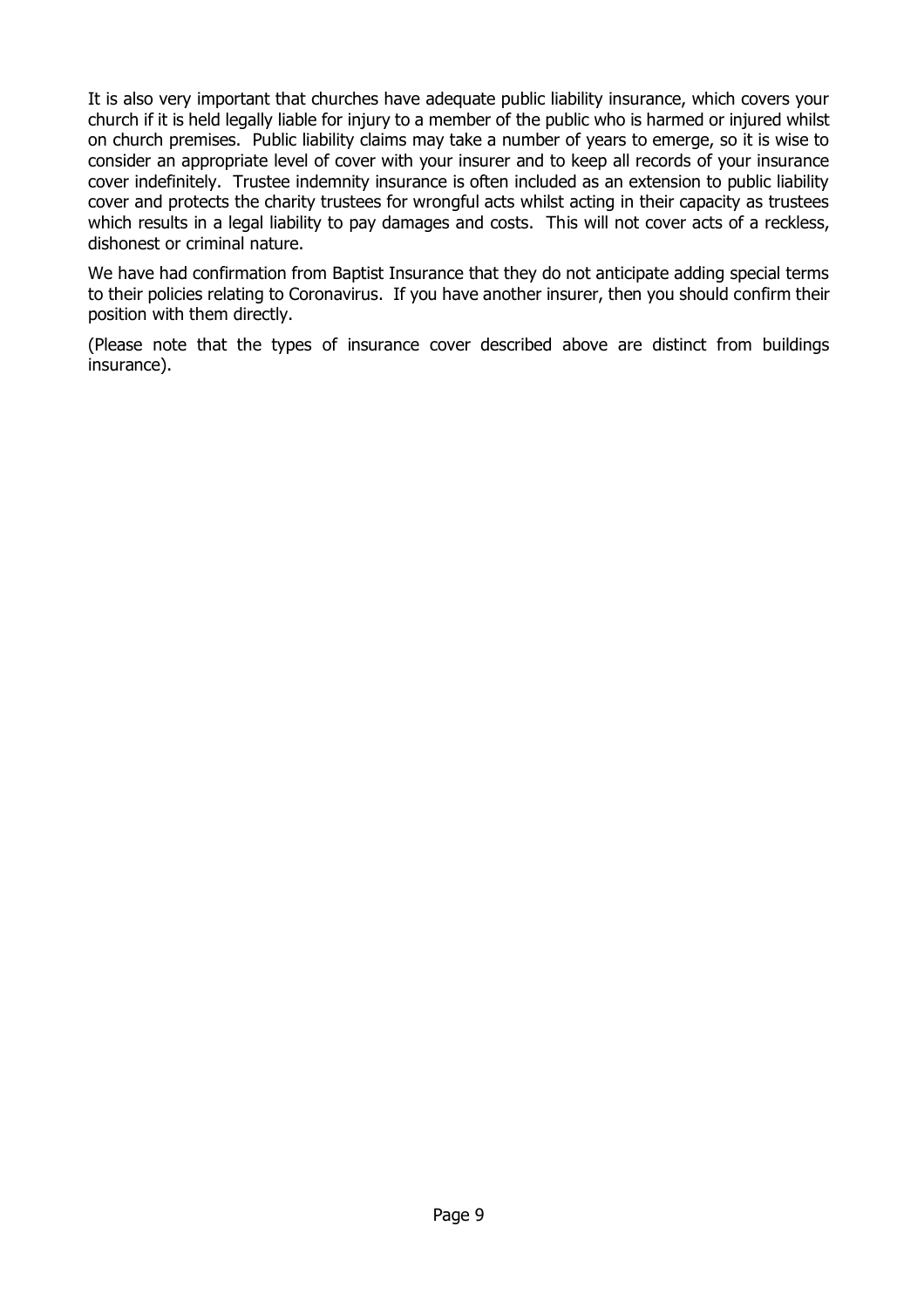# <span id="page-9-0"></span>**Appendix 2: Useful Documents**

We have collated some documents that churches may find useful in relation to operating in relation to Coronavirus.

#### **Posters**

We have put together a [collection of posters](https://www.baptist.org.uk/coronaposters) churches may find helpful.

#### **Reoccupation checklist**

After any extended period of closure, it is important that the building is checked over to ensure it is safe in advance of opening to the church staff, volunteers, members, congregation and/or the general public. We recommend that the building is thoroughly checked over for any safety hazards using the 'Reoccupation Checklist' template provided below.

#### **Checks prior to each service, gathering or event**

It is important that, prior to each event you have in your premises, you check your church building is in an appropriate state and that you have the team and procedures in place to be able to manage the event safely. We recommend you develop a pre-event checklist. A template for such a checklist is provided below.

#### **Cleaning checklist for known Coronavirus Contamination**

We have provided a document below with a checklist for cleaning following a known Coronavirus case in church premises.

#### **Example privacy statement for gathering details of attendees**

A template is provided for a privacy statement should you choose to collect details of attendees at your events.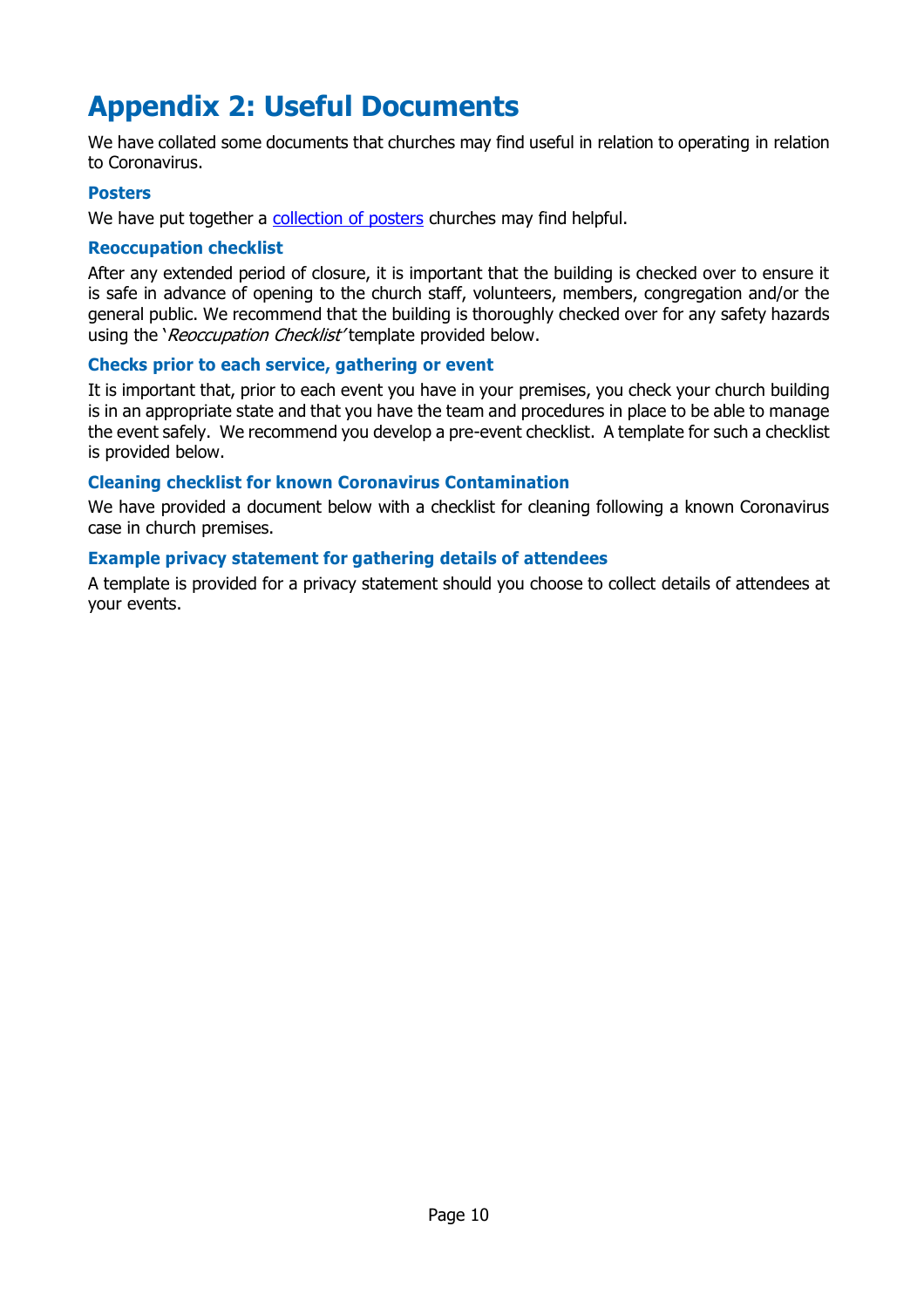# <span id="page-10-0"></span>**Reoccupation Checklist**

Use this template to record important checks of your premises before returning after a period of closure.

|                                                                                                                                       | <b>Yes</b> | <b>No</b> | N/A | <b>Action Required</b> |
|---------------------------------------------------------------------------------------------------------------------------------------|------------|-----------|-----|------------------------|
| <b>Statutory Checks</b>                                                                                                               |            |           |     |                        |
| Is the five-yearly fixed wiring (electrical installation<br>condition report) within date and<br>rated<br>as<br>satisfactory?         |            |           |     |                        |
| Is the gas safety certificate(s) in date for annual<br>review?                                                                        |            |           |     |                        |
| Plant rooms: Has all plant and equipment been<br>suitably serviced?                                                                   |            |           |     |                        |
| Has PAT testing been completed where relevant?                                                                                        |            |           |     |                        |
| Have all pressure vessels been examined as per the<br>scheme of examination?                                                          |            |           |     |                        |
| <b>Fire Safety</b>                                                                                                                    |            |           |     |                        |
| Have you reviewed your Fire Risk Assessment<br>(FRA)?                                                                                 |            |           |     |                        |
| Are boiler rooms and electrical cupboards free from<br>combustible storage?                                                           |            |           |     |                        |
| Are skips and bins a safe distance away from your<br>building(s)?                                                                     |            |           |     |                        |
| Have you informed your Alarm Receiving Centre<br>(ARC) of your re-occupation (where necessary)?                                       |            |           |     |                        |
| Has the fire alarm system been serviced within the<br>timescale outlined by the contractor?                                           |            |           |     |                        |
| Has the fire alarm been tested weekly during the<br>lockdown period?                                                                  |            |           |     |                        |
| Is the fire alarm functioning correctly?                                                                                              |            |           |     |                        |
| Have all fire doors, maglocks, acoustic closing<br>mechanisms and other associated equipment been<br>checked for functionality?       |            |           |     |                        |
| Are all fire extinguishers in place and free from<br>defects?                                                                         |            |           |     |                        |
| Have all fire suppression / sprinkler systems been<br>suitably maintained and checked for sufficient<br>pressure (where appropriate)? |            |           |     |                        |
| Have fire dampers been maintained (within the last<br>12 months)?                                                                     |            |           |     |                        |
| Have the automatic smoke vents been maintained<br>(within the last 12 months)?                                                        |            |           |     |                        |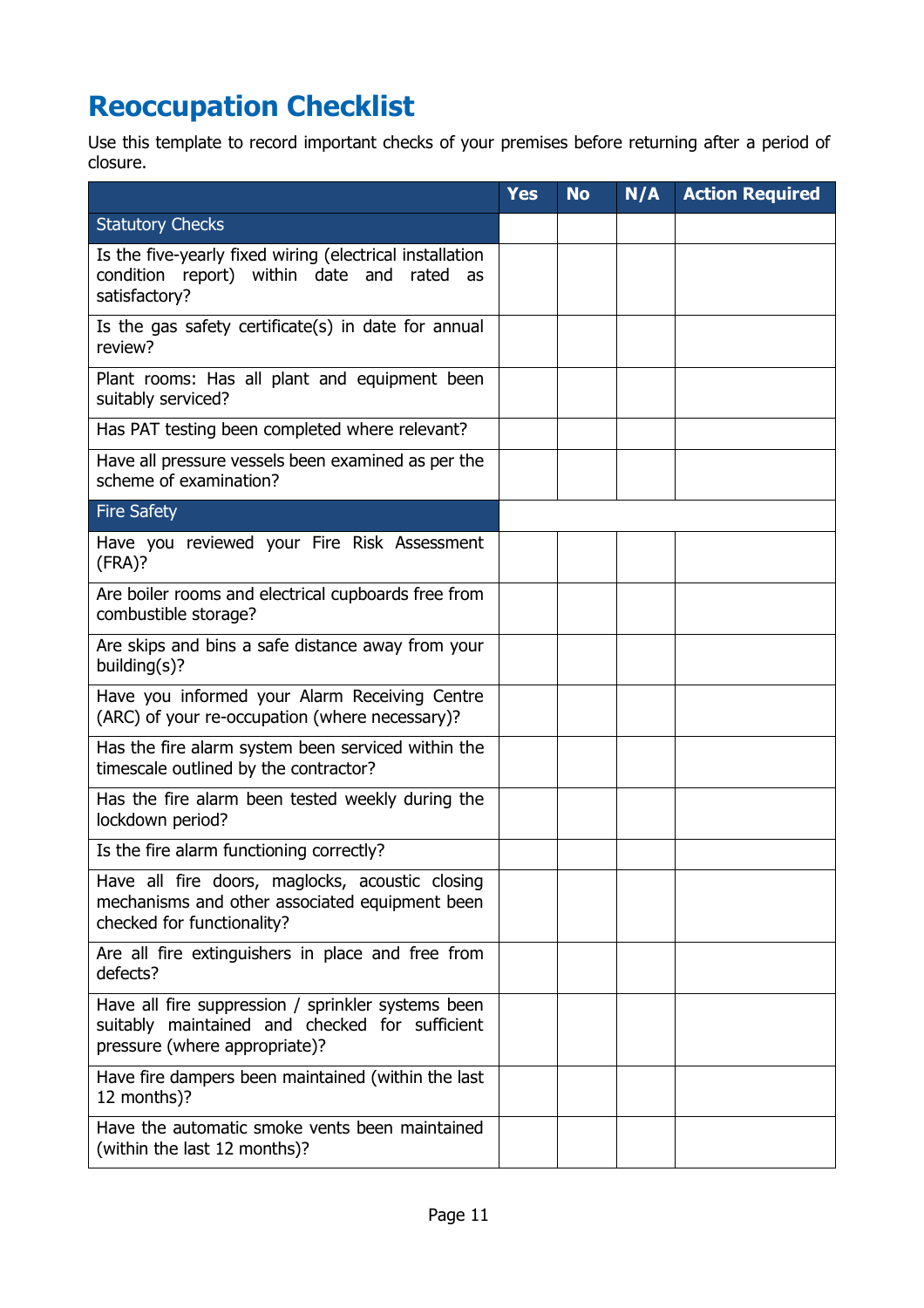|                                                                                                                                                        | <b>Yes</b>              | <b>No</b> | N/A | <b>Action Required</b> |
|--------------------------------------------------------------------------------------------------------------------------------------------------------|-------------------------|-----------|-----|------------------------|
| Has the lightning protection been tested and<br>maintained (within the last twelve months)?                                                            |                         |           |     |                        |
| <b>Emergency Lighting</b>                                                                                                                              |                         |           |     |                        |
| Has the emergency lighting system been serviced<br>(within the last 12 months)?                                                                        |                         |           |     |                        |
| Has the emergency lighting been tested monthly<br>during the lockdown period?                                                                          |                         |           |     |                        |
| Is the emergency lighting system fully functional?                                                                                                     |                         |           |     |                        |
| <b>Building Security</b>                                                                                                                               |                         |           |     |                        |
| Is there any damage to the structure, roof, windows<br>or fixtures?                                                                                    |                         |           |     |                        |
| Is the CCTV system functioning correctly?                                                                                                              |                         |           |     |                        |
| Is the intruder alarm functioning correctly?                                                                                                           |                         |           |     |                        |
| <b>Contractors</b>                                                                                                                                     |                         |           |     |                        |
| Have<br>(where<br>contractors<br>been<br>re-engaged<br>possible)?                                                                                      |                         |           |     |                        |
| Can contractors be controlled on site?                                                                                                                 |                         |           |     |                        |
| Have measures been put in place to ensure<br>contractors (and other visitors) with identified<br>symptoms are not permitted entry to your<br>premises? |                         |           |     |                        |
| <b>Water Safety</b>                                                                                                                                    |                         |           |     |                        |
| Legionella<br>Risk Assessment<br>Has<br>your<br>been<br>reviewed?                                                                                      |                         |           |     |                        |
| (where<br>Is<br>re-commissioning<br>there<br>plan<br>a<br>necessary)?                                                                                  |                         |           |     |                        |
| Has weekly flushing of all unused/little-used outlets<br>(including external taps) been completed during<br>lockdown?                                  |                         |           |     |                        |
| checked<br>against<br>Have<br>temperatures<br>been<br>acceptable ranges?                                                                               |                         |           |     |                        |
|                                                                                                                                                        | Recorded<br>temperature |           |     |                        |
| Cold water storage tank (maximum 20°C)                                                                                                                 |                         |           |     |                        |
| Hot water storage tank (minimum 60°C)                                                                                                                  |                         |           |     |                        |
| Sentinel tap (furthest tap from the boiler $-$ minimum<br>$50^{\circ}$ C)                                                                              |                         |           |     |                        |
| Have all spray fittings been removed, descaled and<br>replaced?                                                                                        |                         |           |     |                        |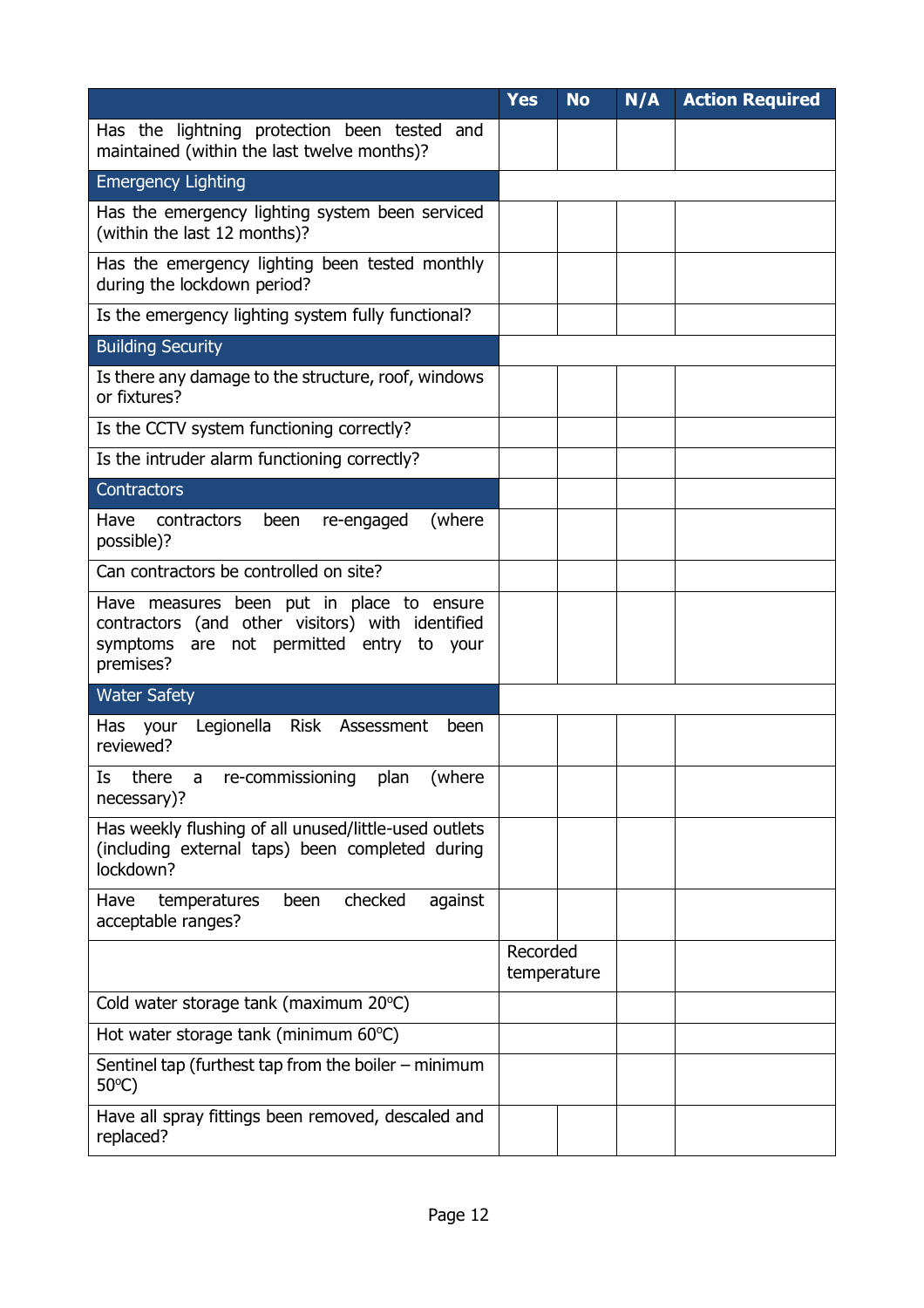|                                                                                                                                                                                          | <b>Yes</b> | <b>No</b> | N/A | <b>Action Required</b> |
|------------------------------------------------------------------------------------------------------------------------------------------------------------------------------------------|------------|-----------|-----|------------------------|
| Is Thermostatic Mixing Valve (TMV) maintenance up<br>to date?                                                                                                                            |            |           |     |                        |
| system been<br>Has the<br>disinfected/chlorinated<br>(including water tanks) where necessary?                                                                                            |            |           |     |                        |
| <b>Utilities</b>                                                                                                                                                                         |            |           |     |                        |
| If any utilities have been temporarily shut off, have<br>these been turned back on?                                                                                                      |            |           |     |                        |
| Equipment                                                                                                                                                                                |            |           |     |                        |
| Are all first aid kits in place, in date and fully<br>stocked?                                                                                                                           |            |           |     |                        |
| Has the defibrillator(s) been checked for safe<br>operation?                                                                                                                             |            |           |     |                        |
| Has all equipment been switched on and checked<br>for correct function?                                                                                                                  |            |           |     |                        |
| Are all necessary guards in place / undamaged?                                                                                                                                           |            |           |     |                        |
| Has equipment been serviced or maintained as<br>necessary by a competent person?                                                                                                         |            |           |     |                        |
| Have the annual services been completed on all oil<br>/ electric boilers?                                                                                                                |            |           |     |                        |
| Have all six-monthly LOLER checks been completed<br>by a competent person?                                                                                                               |            |           |     |                        |
| Have all window restrictors been checked to ensure<br>they are in place and safe?                                                                                                        |            |           |     |                        |
| <b>Staffing</b>                                                                                                                                                                          |            |           |     |                        |
| Have risk assessments and plans been reviewed and<br>agreed with vulnerable persons?                                                                                                     |            |           |     |                        |
| Has your Lone Working Risk Assessment been<br>reviewed?                                                                                                                                  |            |           |     |                        |
| Are there sufficient staff on site to undertake safety-<br>critical roles e.g., first aiders, maintenance, fire<br>wardens?                                                              |            |           |     |                        |
| Is there sufficient supervision and support of staff?                                                                                                                                    |            |           |     |                        |
| Does re-occupation need to be staged to maintain<br>social distancing?                                                                                                                   |            |           |     |                        |
| General                                                                                                                                                                                  |            |           |     |                        |
| Has the building been checked for signs of pest<br>infestation? Where appropriate, has a pest control<br>contractor visited the premises recently and are<br>suitable controls in place? |            |           |     |                        |
| Is any asbestos likely to have been disturbed during<br>lockdown?                                                                                                                        |            |           |     |                        |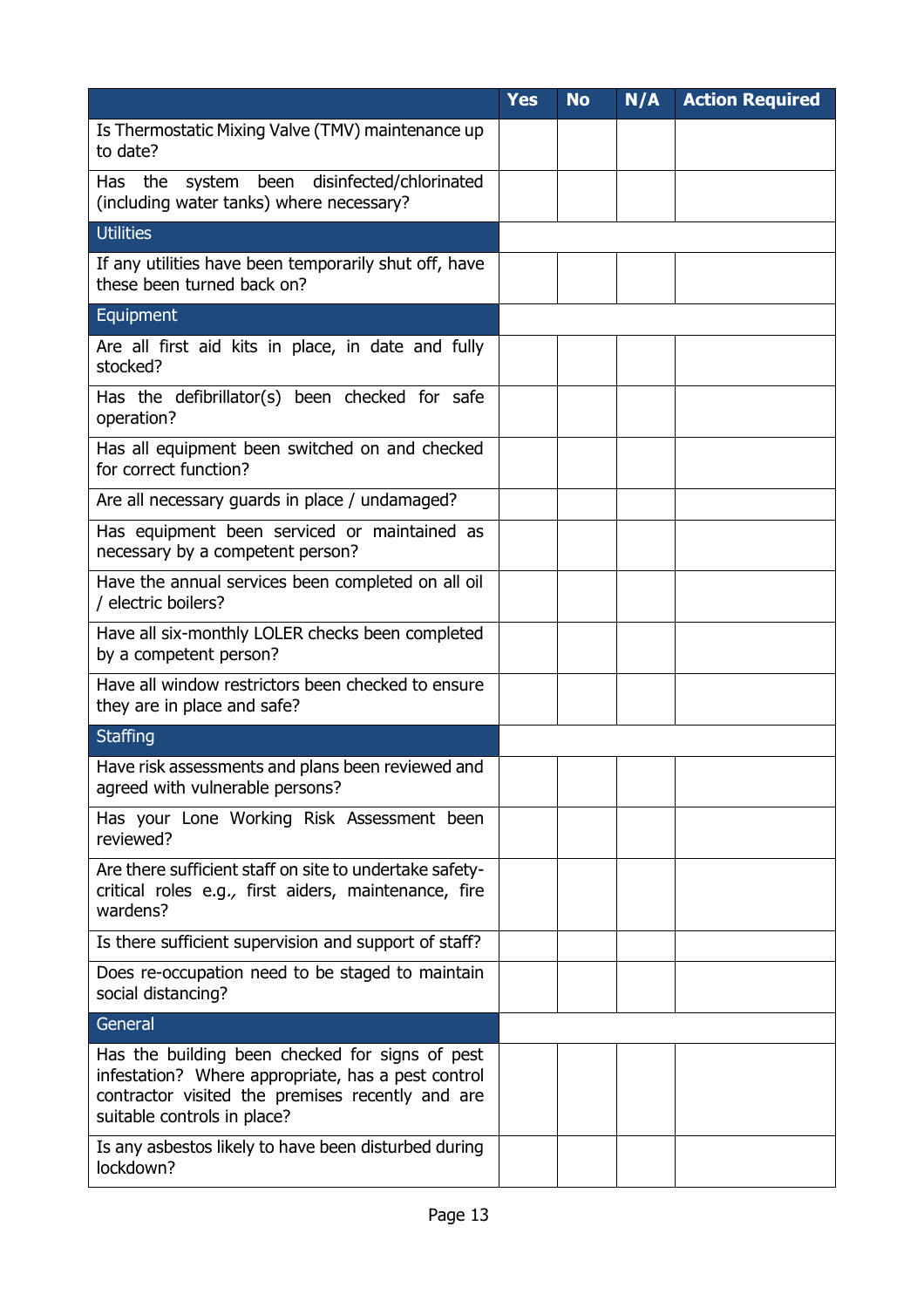|                                                                                                                        | <b>Yes</b> | <b>No</b> | N/A | <b>Action Required</b> |
|------------------------------------------------------------------------------------------------------------------------|------------|-----------|-----|------------------------|
| Has the insurance company been informed of the<br>recommencing of activities within the premises?                      |            |           |     |                        |
| Has re-occupation been considered within the<br><b>Business Continuity Plan?</b>                                       |            |           |     |                        |
| Can social distancing measures be observed, where<br>reasonable, at all times?                                         |            |           |     |                        |
| Has a COVID-19 Re-occupation Risk Assessment<br>been completed to ensure controls are implemented<br>to protect staff? |            |           |     |                        |
| Has the risk assessment been communicated to all<br>staff to ensure their awareness of requirements?                   |            |           |     |                        |
| Have all areas to be occupied been deep cleaned?                                                                       |            |           |     |                        |
| Do you have sufficient cleaning staff, stock and<br>processes in place to ensure that your premises<br>remain safe?    |            |           |     |                        |
| Are there sufficient hand-cleaning facilities made<br>available, such as soap and hot water or hand<br>sanitiser?      |            |           |     |                        |
| Do trees and boundary walls within your grounds<br>appear visually safe?                                               |            |           |     |                        |
| last General<br><b>Risk</b><br>reviewed<br>Have you<br>your<br>Assessment (GRA)?                                       |            |           |     |                        |

### Summary of actions identified

| <b>Action required</b> | <b>By</b> | <b>Priority</b> | Time scale | <b>Completed</b> |
|------------------------|-----------|-----------------|------------|------------------|
|                        |           |                 |            |                  |
|                        |           |                 |            |                  |
|                        |           |                 |            |                  |
|                        |           |                 |            |                  |
|                        |           |                 |            |                  |
|                        |           |                 |            |                  |
|                        |           |                 |            |                  |
|                        |           |                 |            |                  |
|                        |           |                 |            |                  |
|                        |           |                 |            |                  |
|                        |           |                 |            |                  |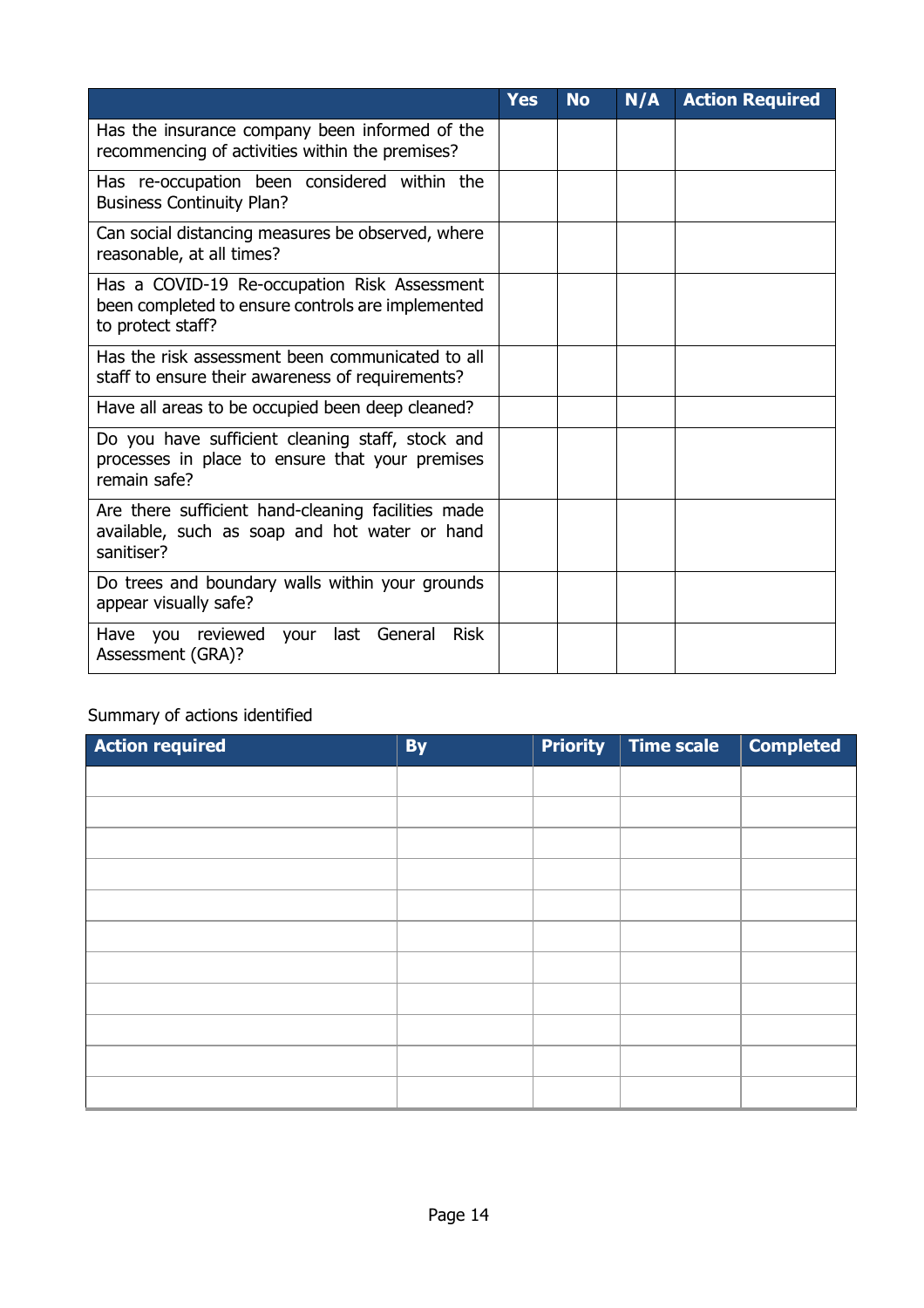### <span id="page-14-0"></span>**Pre-event checklist**

This checklist is to be used in conjunction with the most up-to-date government guidance during the coronavirus (COVID-19) pandemic. It should be completed prior to the event day starting and should be fully communicated to all team members. It is the responsibility of the Church Trustees to ensure that the site is safe to open and that controls are put in place.

|                                                                                                            |               | Date: //        |                    |
|------------------------------------------------------------------------------------------------------------|---------------|-----------------|--------------------|
| <b>Item</b>                                                                                                | <b>Y</b> or N | <b>Comments</b> | <b>Reported to</b> |
| Has the latest government guidance been<br>checked and followed?                                           |               |                 |                    |
| Have any members of team reported any<br>symptoms of COVID-19?                                             |               |                 |                    |
| Has the usual church cleaning checklist<br>been completed and cleaning materials put<br>in place?          |               |                 |                    |
| Is there adequate hand soap, paper towels<br>and running water in place?                                   |               |                 |                    |
| Has hand washing facility or sanitiser been<br>provided in all locations needed                            |               |                 |                    |
| Are bins available for disposal of any<br>rubbish?                                                         |               |                 |                    |
| Is the plan for managing traffic flow for<br>social distancing in place and floor/wall<br>signage in place |               |                 |                    |
| Are stewards briefed on agreed procedures<br>for arrivals, departures and emergencies?                     |               |                 |                    |
| Have chairs/pews been laid out and marked<br>in line with social distancing requirements?                  |               |                 |                    |
| Procedures in place to record names and<br>contact details of attendees                                    |               |                 |                    |
| with<br>Building ventilation<br>set in<br>line<br>recommendations to maximise air flow                     |               |                 |                    |
| Is there any other information to consider?                                                                |               |                 |                    |
| After carrying out the above checks, please sign below.                                                    |               |                 |                    |
| I have carried out the above checks and found the site to be following the current                         |               |                 |                    |

Tound the site to be follo government guidelines in line with COVID-19.

Leader signature: Date: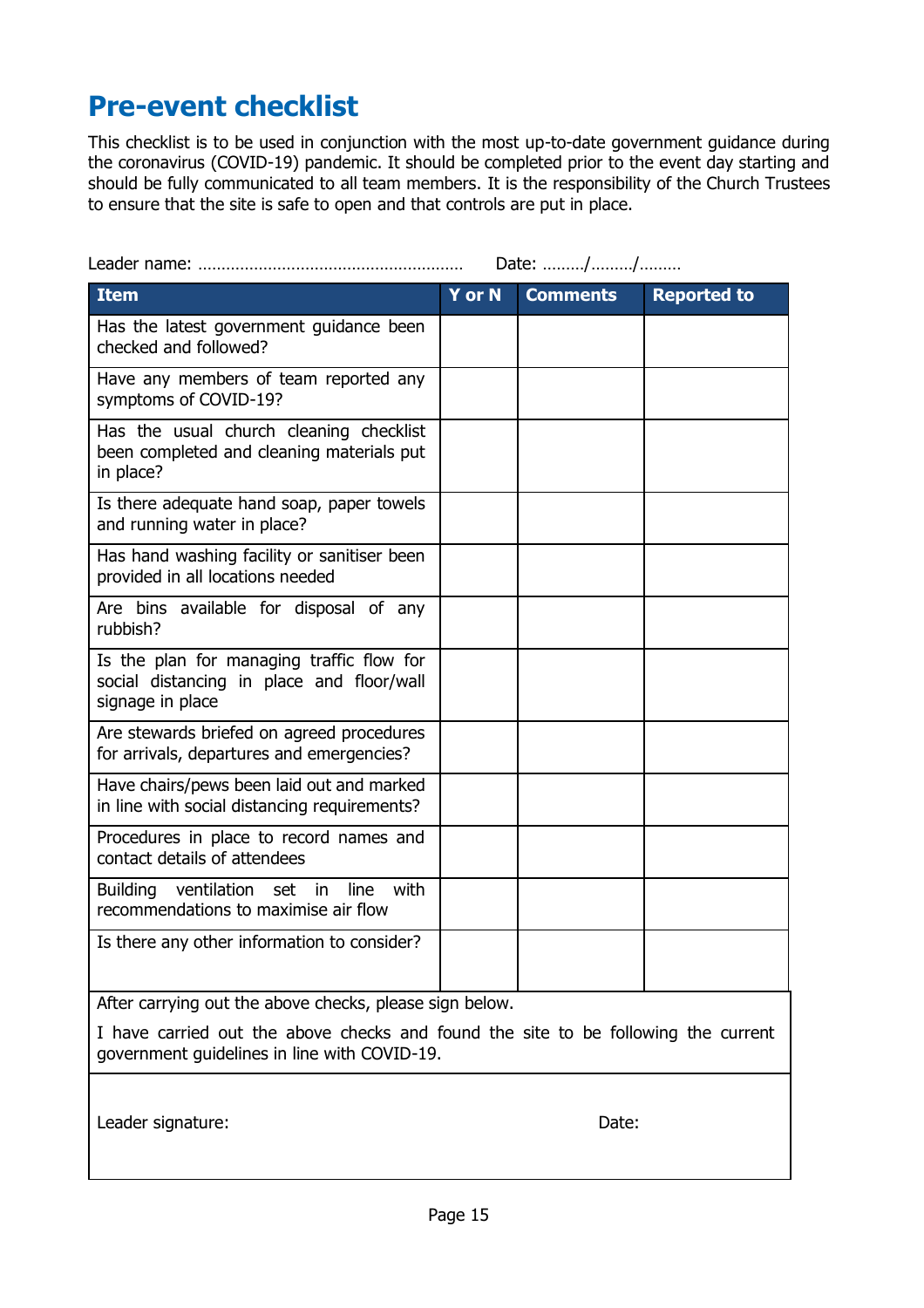# **Cleaning checklist for suspected Coronavirus contamination**

| Premises | Date: | ำmr.<br>. by: |
|----------|-------|---------------|
|----------|-------|---------------|

This checklist is intended to assist in carrying out cleaning when Coronavirus contamination is suspected. Where there is no specific suspicion of Coronavirus contamination, the government guidance recommends that normal cleaning practices are followed. The infection risk from coronavirus (COVID-19) following contamination of the environment decreases over time. It is not yet clear at what point there is no risk. However, studies of other viruses in the same family suggest that, in most circumstances, the risk is likely to be reduced significantly after 48 hours.

<span id="page-15-0"></span>

| Action                                                                                                                       | Guidance                                                                                                        | Completed<br>(tick) | <b>Comments</b> |
|------------------------------------------------------------------------------------------------------------------------------|-----------------------------------------------------------------------------------------------------------------|---------------------|-----------------|
| Confirm PPE<br>worn before<br>cleaning<br>commences                                                                          | Where possible, wear disposable or washing up<br>gloves and aprons.                                             |                     |                 |
| Hard surfaces have been cleaned prior to<br>disinfecting?                                                                    | Clean hard surfaces with warm soapy water<br>using a disposable cloth.                                          |                     |                 |
| <b>Disinfect</b><br>surfaces<br>all all<br>with<br>usual<br>disinfectant                                                     | Pay attention to any frequently touched areas<br>and surfaces, e.g., doors, toilets, stair rails and<br>phones. |                     |                 |
| Clean any areas of heavy contamination<br>(bodily fluids, or sleeping areas) as above<br>using additional PPE where possible | Additional PPE would include protection for the<br>eyes, mouth and nose, as well as gloves and<br>apron.        |                     |                 |
| Any PPE used is double bagged and to be<br>stored securely for 72 hours before being<br>thrown away in general waste         | Use plastic bin bags where possible.                                                                            |                     |                 |
| Hands washed with soap and water for 20<br>seconds, after removing PPE                                                       | Hand wash using warm water after cleaning and<br>regularly throughout the day.                                  |                     |                 |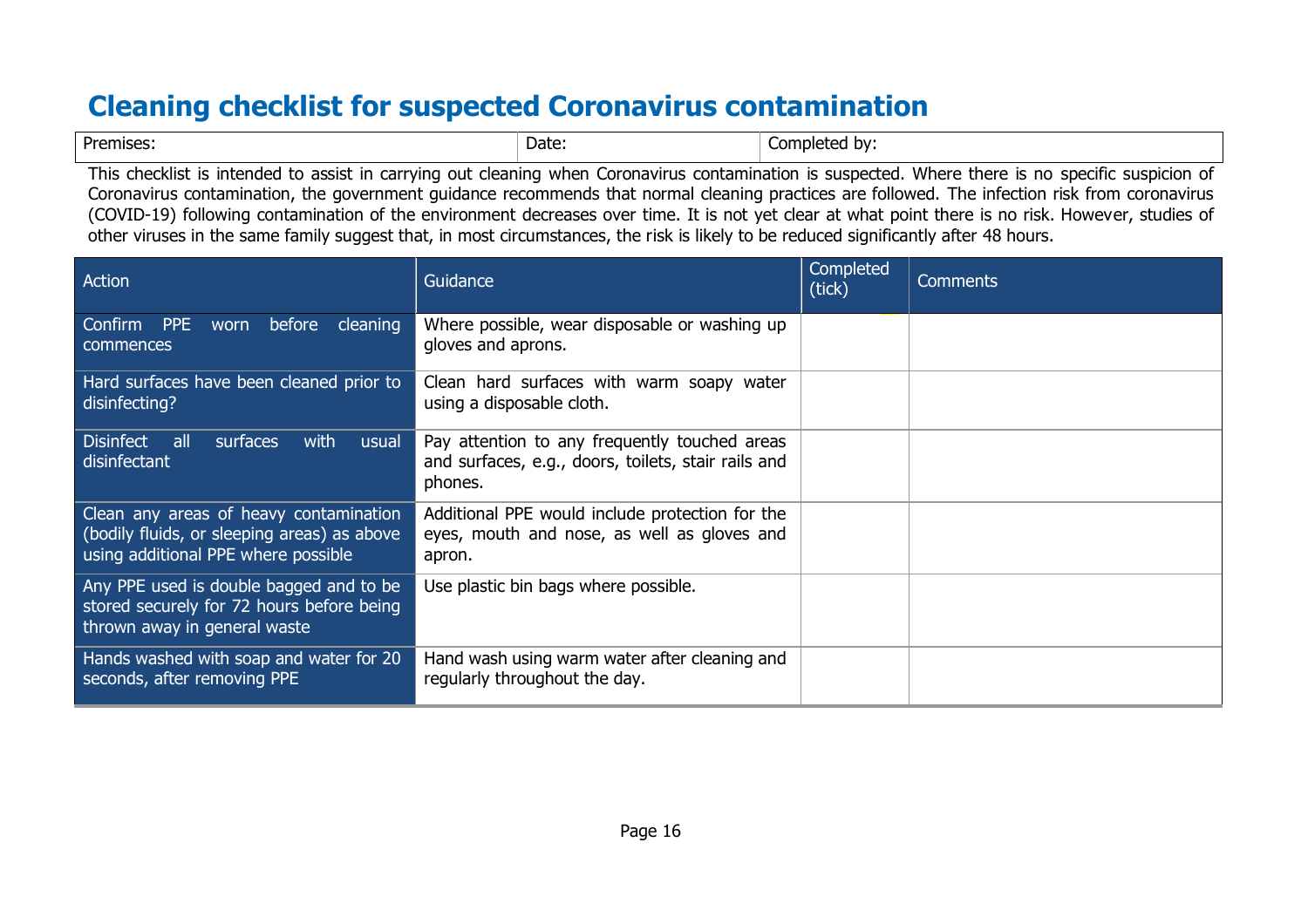Additional guidance, information and instruction when cleaning:

- Use disposable cloths or paper roll and disposable mop heads to clean all hard surfaces, floors, chairs, door handles and sanitary fittings, with one of the following options below:
- A combined detergent disinfectant solution at a dilution of 1,000 parts per million available chlorine (ppm av.cl.); or
- A household detergent followed by disinfection (1,000 ppm av.cl.). Follow the manufacturer's instructions for dilution, application and contact times for all detergents and disinfectants.
- NB: If an alternative disinfectant is used within the organisation, this should be checked and ensure that it is effective against enveloped viruses.
- Avoid creating splashes and spray when cleaning.
- Any cloths and mop heads used must be disposed of and should be put into waste bags as outlined below.
- When items cannot be cleaned using detergents or laundered (for example, upholstered furniture and mattresses), steam cleaning should be used.
- Any items that are heavily contaminated with body fluids and cannot be cleaned by washing should be disposed of.
- If possible, keep an area closed off and secure for 48 hours. After this time, the amount of virus contamination will have decreased substantially, and you can clean as normal with your usual products.

### Laundry

- Wash items in accordance with the manufacturer's instructions. Use the warmest water setting and dry items completely. Dirty laundry that has been in contact with an unwell person can be washed with other people's items.
- Do not shake dirty laundry this minimises the possibility of dispersing virus through the air.
- Clean and disinfect anything used for transporting laundry with your usual products, in line with the cleaning guidance above.

### Waste

- Waste from cleaning areas should be put in a plastic rubbish bag and tied when full.
- The plastic bag should then be placed in a second bin bag and tied.
- It should be put in a suitable and secure place away from children. You should not put your waste in communal waste areas until the waste has been stored for at least 72 hours.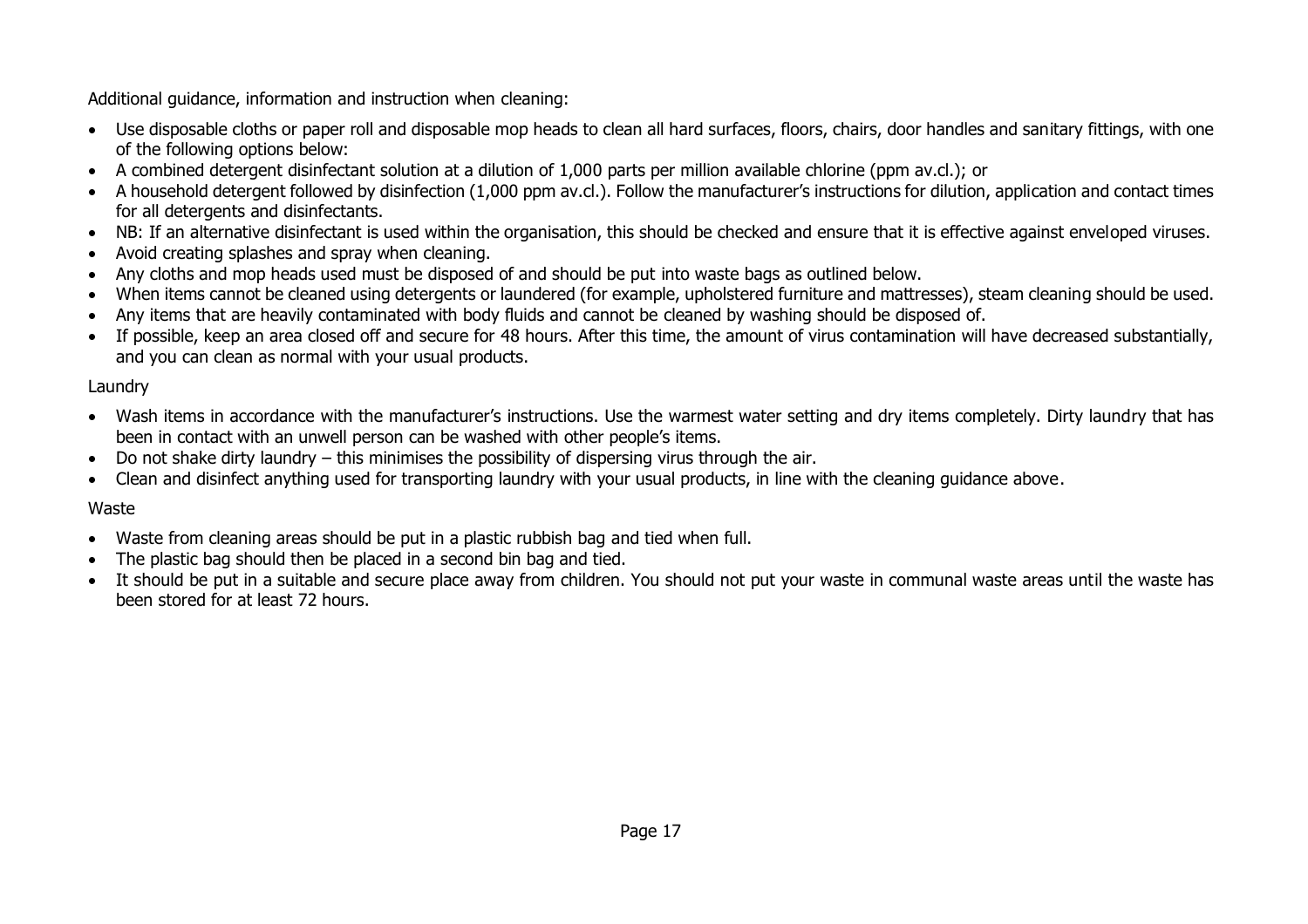### <span id="page-17-0"></span>**Example privacy statement for gathering details of attendees**

#### **…………………Baptist Church Privacy Notice for collecting contact information from church attendees.**

This privacy notice is an addendum to …………………………………………Baptist Church's main privacy statement and notices. The Charity Trustees of ………………………………………Baptist Church (as Data Controller)\* can be contacted by ringing …………………………………or emailing ………………………………………………………

We are collecting your name and contact details in order to fulfil our responsibility to provide a safe environment in which those attending …………………………Baptist Church can pray and worship during this COVID-19 recovery phase. We will only use this information to contact you if we believe you may have come into contact with a suspected case of COVID-19 at …………………………Baptist Church and it may be necessary to share your details with NHS Test and Trace (or other public authority) if they are requested for contact tracing and the investigation of local outbreaks. Your name and contact details will temporarily be securely stored [please provide detail of how details will be stored and kept secure]. They will be retained for a period of 21 days in line with government guidance and then disposed of within the following 7 days.

Please inform …………………………Baptist Church as soon as possible if you test positive for coronavirus.

Data that is collected in a place of worship and might subsequently be shared is considered to be special category data, and therefore we need your consent to record, store and to share your contact details with NHS Test and Trace (or other public authority) if necessary. By providing your data you are consenting to it being used in line with this privacy statement. You are free to refuse or withdraw your consent at any time. In the event you do not wish to provide your contact details you will still be able access …………………Baptist Church.

\*Please note – if your church is a CIO or CLG, the data controller will be the church, acting through its Trustees.